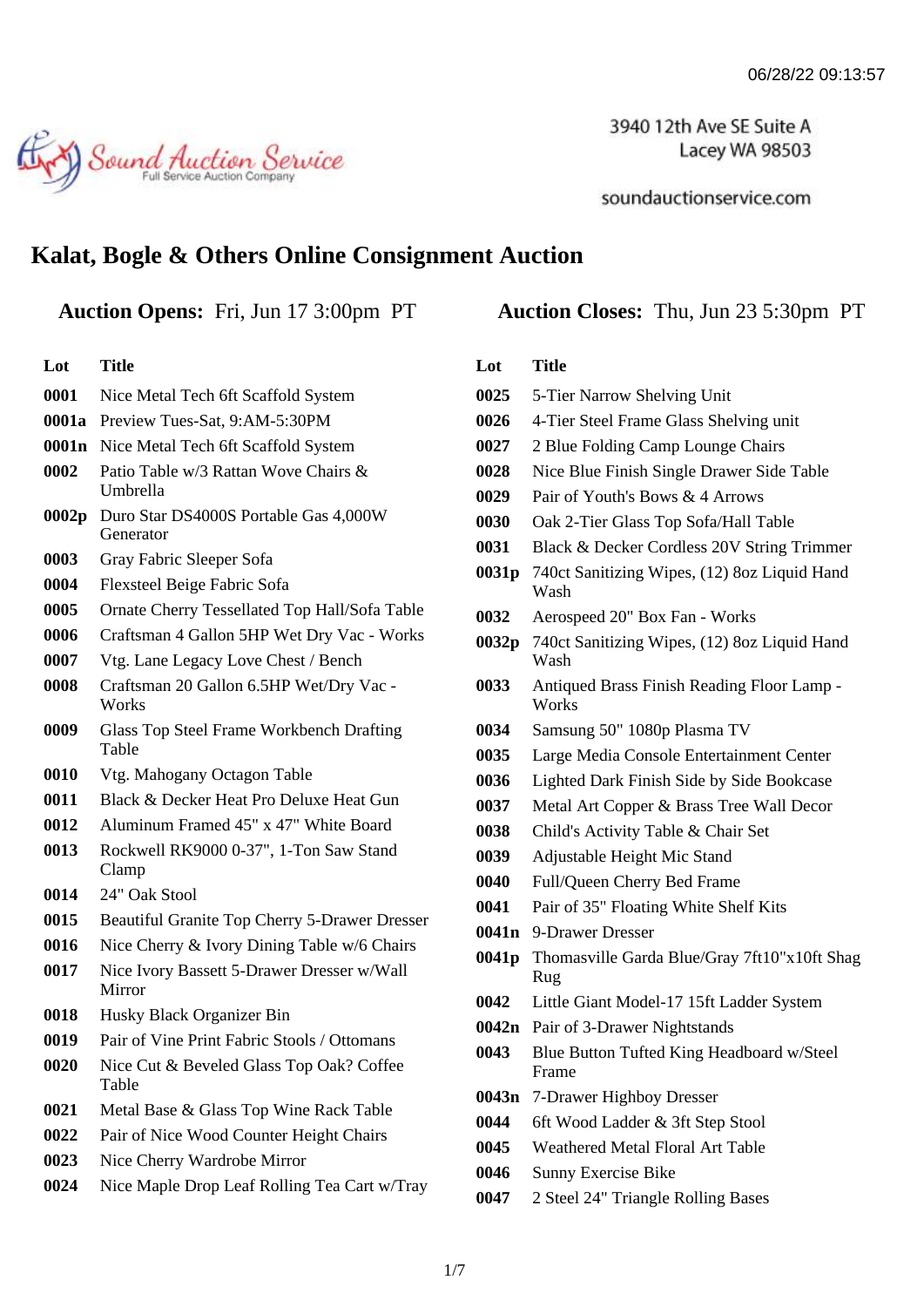| Lot               | Title                                                    |  |
|-------------------|----------------------------------------------------------|--|
| 0048              | Rattan Wove Patio Lounger                                |  |
| 0049              | Nice Red Steel Appliance Dolly                           |  |
| 0050              | Milwaukee Red Steel Hand Truck                           |  |
| 0050a             | Open: Tues. - Sat. 9:AM - 5:30PM. Closed Sun<br>$&$ Mon  |  |
| 0051              | Jobsmart Blue 1000lb Furniture Dolly                     |  |
| 0052              | Haul Master 1000lb Furniture Dolly                       |  |
| 0053              | Go 21" Self Propelled 56V Cordless Mower-<br>Works       |  |
| 0054              | Balance of Estate - Assorted Glassware & China           |  |
| 0055              | DeWalt XR 40V Max Cordless String Trimmer                |  |
| 0056              | Rustic Weathered Farm Wagon Wheel                        |  |
| 0057              | 5ft Fiskars Loppers & 12ft Tree Limber Saw               |  |
| 0058              | 4 Swivel Rocking Patio Chairs                            |  |
| 0059              | <b>Collapsible Rolling Laundry Hamper</b>                |  |
| 0060              | WORX Pegasus WX051 Folding Work Table<br>Sawhorse        |  |
| 0061              | WORX Pegasus WX051 Folding Work Table<br>Sawhorse        |  |
| 0062              | Drive Blue Aluminum Wheel chair                          |  |
| 0063              | Craftsman 12 Gallon Wet/Dry 4.25HP Vac                   |  |
| 0064              | <b>Balance of Estate</b>                                 |  |
| 0065              | Vtg. Bent Wood Barrel Back Chair                         |  |
| 0065 <sub>p</sub> | Hudson Micco Beige 7ft10"x10ft Shag Rug                  |  |
| 0066              | Porter Cable Stainless 6 Gallon? Wet/Dry Vac             |  |
| 0067              | Trunk Mount Bicycle Rack & Folding Camp<br>Chair         |  |
| 0068              | <b>Drexel Cabernet White Wash Beveled Glass</b><br>Table |  |
| 0069              | Lionel Gold Rush Special Large Scale Train Set           |  |
| 0070              | Lifetime 4ft x 2ft Folding Table                         |  |
| 0071              | Artika Neptune Tension Pole Shower Caddy                 |  |
| 0072              | Werner 24ft Aluminum Extension Ladder                    |  |
| 0073              | 7pc Lawn & Garden Tools                                  |  |
| 0074              | 4x6 10ft Beams & 2x6 10ft boards                         |  |
| 0075              | 2 Mattocks, 10lb Sledge Hammer & 6" Scrapper             |  |
| 0076              | 3 Splitting Axes / Mauls                                 |  |
| 0077              | 3 Telescopic Extension Poles 8ft to 16ft                 |  |
| 0077p             | 740ct Sanitizing Wipes, (12) 8oz Liquid Hand<br>Wash     |  |
| 0078              | 4 Brooms/Brushes & Chimney Sweep                         |  |
| 0078p             | 740ct Sanitizing Wipes, (12) 8oz Liquid Hand<br>Wash     |  |
| 0079              | $(4)$ 1x6 & $(8)$ 1x4 6ft Pine Boards                    |  |
| 0080              | Keller 4ft & Gorilla 6ft Aluminum Step Ladders           |  |

| Lot               | <b>Title</b>                                                |  |
|-------------------|-------------------------------------------------------------|--|
| 0081              | (2) 5 Gallon Buckets & Cabela's Tote                        |  |
| 0082              | 14 Lawn & Garden Tools w/Organizer Rack                     |  |
| 0083              | Metal Hamper & Brass? Umbrella Stand                        |  |
| 0084              | 3 Signed Lithograph Artwork                                 |  |
| 0085              | 2 Signed Lithograph Artwork                                 |  |
| 0086              | A.Schring Signed Original Oil Panting                       |  |
| 0087              | Night Owl Home & Business Security Camera<br>System         |  |
| 0088              | 150W Elec. Meat Slicer - Works                              |  |
| 0089              | Chicago Elec. 6 Amp Reciprocating Saw                       |  |
| 0090              | 2 Packable Folding Camp Chairs                              |  |
| 0091              | Shuksan 27" Climbing Axe & 2 Pairs of<br>Goggles            |  |
| 0092              | Tool Tote w/Various Hand Tools                              |  |
| 0093              | Polaroid 10x50 & Kodak 8x40 Binoculars                      |  |
| 0093 <sub>p</sub> | Safavieh Dk.Gray/Cream 7ft10"x10ft Area Rug                 |  |
| 0094              | Marksman Sling Shot & Daisy Lever Action<br><b>BB</b> Gun   |  |
| 0095              | Amazon Fire TV Stick Lite                                   |  |
| 0096              | Hoist Gambrel System w/Nylon Rope & 2<br><b>Cable Locks</b> |  |
| 0097              | Assorted Animal & Other Figures Decor                       |  |
| 0098              | 10 Flashlights & Headlamps                                  |  |
| 0099              | Assorted Tools, Multi-Tool Knives,                          |  |
| 0100              | <b>Ratcheting Cable Winch</b>                               |  |
| 0100a             | Preview Tues-Sat, 9:AM-5:30PM                               |  |
| 0101              | <b>Balance of Assorted Paperback Literature</b>             |  |
| 0102              | Approx. 32ft 1.5" Braided Rope                              |  |
| 0103              | Husky Tool Tote w/Various Tools                             |  |
| 0104              | <b>Assorted Household Hardware</b>                          |  |
| 0105              | DeWalt XR 40V Max Cordless Leaf Blower                      |  |
| 0106              | 8 Crosscut Saws, Miter Box & Jamb Saw                       |  |
| 0107              | DeWalt Cordless 18-20V Max 2 Gal. Wet/Dry<br>Vac            |  |
| 0108              | 3 Booster Cables, Roadside Kit, Funnel &<br>Scrappers       |  |
| 0109              | 50ft 10AWG 20A, 125V Extension Cord                         |  |
| 0110              | Dashcam, Nikon Camera, Sound Recorder,<br>Handycam          |  |
| 0111              | 3 Sets Tasco & CEZ 7x35 Binoculars                          |  |
| 0112              | SOG Survival Outdoor Machete & Hatchet Axe                  |  |
| 0113              | L.F.&G Universal Grinder                                    |  |
| 0114              | 7pc Crown Staffordshire England Porcelain Tea<br>Set        |  |
| 0115              | 8pc Collectible Decorative Plates                           |  |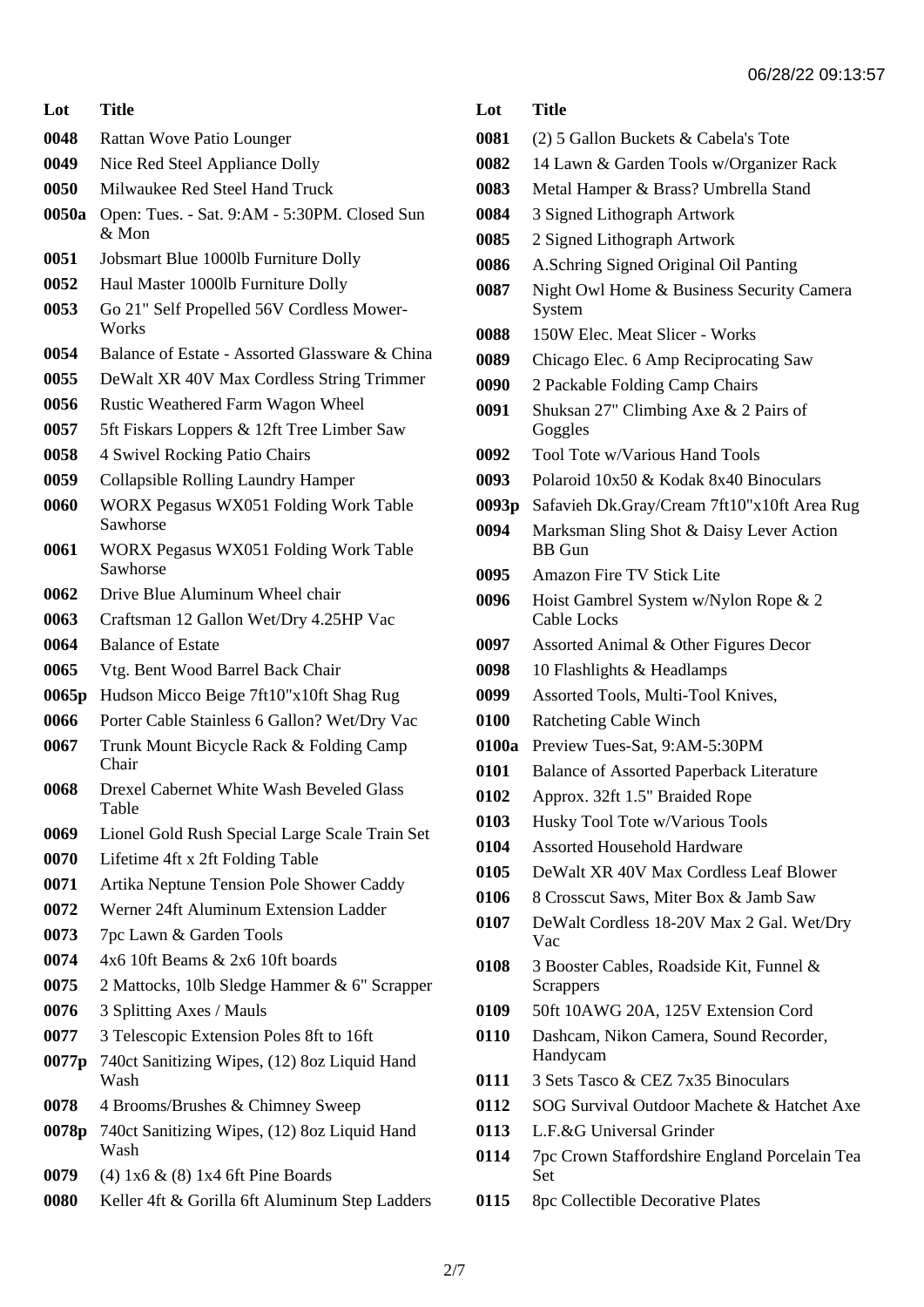### **Lot Title** 85pc Noritake Phyllis Fine China Dish Set Apple TV w/Connection Cables & Remote **0117p** Centenno Ansel Gray 7ft10"x10ft Area Rug 8pk 3lb Tacoma Fire Logs 5 Fine China Teacups & Saucer Sets Chicago Elec. Oscillating Multi-Function Tool Tool Tote w/Various Painting & Other Tools Mallets, Wrenches, Bolt Cutters Assorted Tools DeWalt 40V Max Cordless 22" Hedge Trimmer Toro Elec. Leaf Mulching Blower/Vac Scotts 14" Push Reel Mower Artika Neptune Tension Pole Shower Caddy Haul Master Convertible Aluminum Loading Ramp Pittsburgh 42" Heavy Duty Bolt Cutters In Window & Personal Fans Collapsible Steel Small Pet Kennel Tool Tote w/Various Tools **0132p** 740ct Sanitizing Wipes, (12) 8oz Liquid Hand Wash ULine Impulse Sealer, Heat Gun & Roll of Plastic **0133p** 740ct Sanitizing Wipes, (12) 8oz Liquid Hand Wash Bostitch Tool Tote w/Various Cutting & Other Tools 4 Pairs of Holmes Winter Work Gloves S: Med 2 Sterling Spoons & Sterling Handle Cheese Slicer Assorted Silver Plate Napkin Rings, Utensils Pair of Jim Shore Sculptures 9 Collectible Plates Assorted Tools

- Wax Master WM1000 Polisher, Buffer
- Antique 1923 Candle Lantern & 1892 Signal Lamp
- 2 Portable Propane Camp Stoves
- Tool Tote w/Various Tools
- Machete, Trench Shovel, LED Quad Lantern
- Toro Elec. Leaf Blower & B&D 20" Hedge Trimmer
- 134ct Various music CD's
- Assorted Vtg. Dolls, Stuffed Animals
- Rexbeti HVLP Electric Spray Gun
- **Lot Title**
- Assorted Medical & First Aid Supplies
- **0150a** Open: Tues. Sat. 9:AM 5:30PM. Closed Sun & Mon
- Ladder Air Deck & Samsonite Collapsible Tote
- Collins 6ft Steel Pry Bar & 3ft Crow Bar
- 3 Crystal Decanters & Palm Tree Glasses
- 6pc Tommy Bahama Satin Tumbler Glasses
- **0154p** Safavieh Beige/Gray/Blue 7ft10"x10ft Area Rug
- Canning Jars, Milk Bottles & Universal Grinder
- Vacuum Sealer w/Rolls & Quart Bags
- 6 Pairs Foster Grant +2.0 Reading Glasses
- Chromecast & Apple TV Devices
- Assorted Vintage Tools
- Desktop Mobile Scanner & 2 Cobra Hand Held Radios
- 2 Irwin Quick Grip Clamps
- Assorted Gun Cleaning & Care Clamps
- 6 Foster Grant +1.5 Reading Glasses
- 5 Foster Grant +1.25 Reading Glasses
- Propel Cloud Rider 2.0 Drone w/HD Camera
- 28ct Various DVD Movies
- 2 Jim Shore Santa Figures
- Cast Iron Keilin Flat Skillet & 10" Skillet
- Lite F/X Plasma Ball & 18" Blacklight
- Sterling Baby Brush
- 1996 Barbie & Ken Star Trek Gift Set
- 14K Gold 18" Necklace w/Cross Pendant
- 10pc PK Unity Germany China
- Sterling Lapis Decorated Vase
- Sterling Torolane Native Feather Brooch
- 6pc Italian Plates & Tureen
- iHome & Sony Portable Rechargeable Speakers
- 9 Wicker Woven Basket Organizers
- 2 Fishing Tackle Boxes, Vest, Net, Reels, **Gloves**
- Beautyrest Black Queen Mattress Pad
- Vtg. Steel Acetone Pot & Fuel Can
- Insignia Receiver, 5-Disc Changer & Speakers
- 5 Foster Grant +1.25 Reading Glasses
- 6 Foster Grant +2.5 Reading Glasses
- 6 Foster Grant +2.0 Reading Glasses
- Kamodo Joe Pizza Stone & Cast Iron Pizza Pan
- 4pc Landmark, Location Artwork
- 5 Foster Grant +2.5 Reading Glasses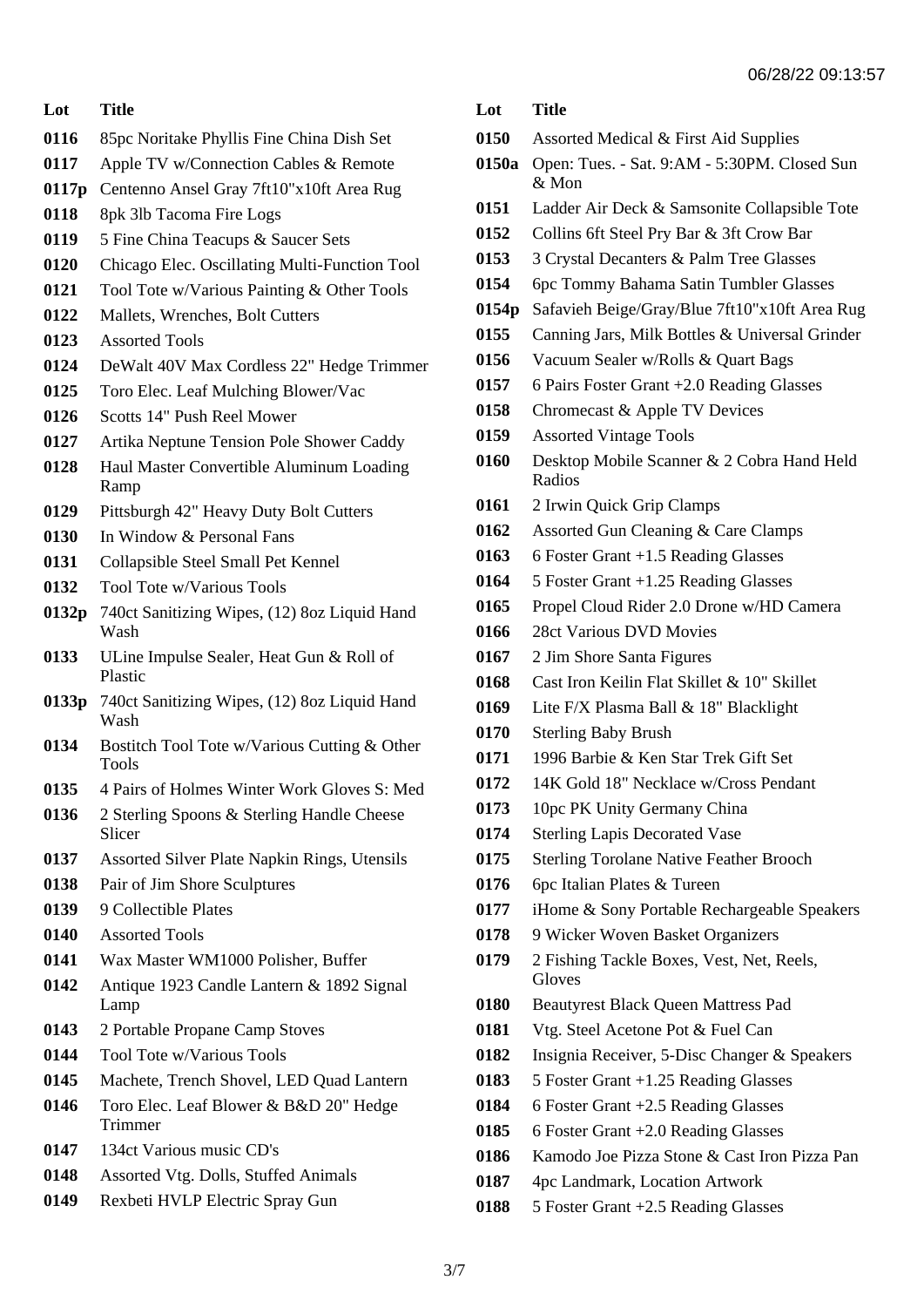| Lot   | <b>Title</b>                                         |
|-------|------------------------------------------------------|
| 0189  | 6 Foster Grant Reading Glasses                       |
| 0190  | Orvis Chest Waders, Hodgman & Cabela's<br>Boots,     |
| 0191  | $6$ Foster Grant $+1.75$ Reading Glasses             |
| 0192  | 5 Foster Grant +2.5 Reading Glasses                  |
| 0193  | Noritake Randolph Fine China Dish Set                |
| 0194  | <b>Brookstone Queen Plush Heated Blanket</b>         |
| 0195  | Tramontina 14pc Tri-Clad Stainless Cookware<br>Set   |
| 0196  | 7pc Fine China & Home Decor                          |
| 0197  | 7 Frost Cutlery & Rostfrei Folding Knives            |
| 0198  | 6 Frost Cutlery & Rostfrei Folding Knives            |
| 0199  | 7 Frost Cutlery & Rostfrei Folding Knives            |
| 0200  | 6 Frost Cutlery & Rostfrei Folding Knives            |
| 0200a | 4 Day Pick Ups, No Exceptions                        |
| 0201  | 7 Frost Cutlery & Rostfrei Folding Knives            |
| 0202  | 7 Frost Cutlery & Rostfrei Folding Knives            |
| 0203  | <b>Assorted Coca-Cola Collectibles</b>               |
| 0204  | Pendleton 15lb Gray Weighted Blanket                 |
| 0205  | 3 Jewelry Boxes w/Various Fashion Jewelry            |
| 0206  | Thompson Cigar Humidor & 2 Small US Flags            |
| 0207  | Assorted Silver Plate & Pewter Service Ware          |
| 0208  | 5pc Hall Pottery Egg Dishes & Ceramic Rolling<br>Pin |
| 0209  | Cayman Island Silver Proof Set                       |
| 0210  | 1975 British Virgin Island Mint Coin Set             |
| 0211  | 12pc Sango Gold Dust Stoneware Dishes                |
| 0211c | Micro Shag Ivory Solid 5'3" x 7' Accent Rug          |
| 0212  | Silk 24" x 42" Rug                                   |
| 0213  | 5 Men's & Women's Quartz Watches                     |
| 0214  | 5 Men's & Women's Quartz Watches                     |
| 0215  | 1973, 1980 & 1984 US Mint Proof Sets                 |
| 0216  | Rare US Coins of the Last Century                    |
| 0217  | Bicentennial US Coins, Steel Cents & Military<br>Sen |
| 0218  | Nice Solo Men's Tan Leather Boots S:12               |
| 0219  | Nobliss A385 Mini ITX PC w/Keyboard                  |
| 0220  | Samsung T24C550 TV w/Amazon Fire Stick               |
| 0221  | (2) 3pc Sets Crystal Candleholders & Platter         |
| 0222  | 1975 British Virgin Island Proof Set                 |
| 0223  | 1976 British Virgin Island Proof Set                 |
| 0224  | 8 Brilliant Uncirculated US Coins                    |
| 0225  | 8 Brilliant Uncirculated US Coins                    |
| 0226  | 8 Gem Proof & BU US Coins                            |

| Lot Title |                                |
|-----------|--------------------------------|
|           | 0227 9 Gem Proof & BU US Coins |
|           | 0228 8 Gem Proof & BU US Coins |

- 14 Early Jefferson Nickels & Lincoln Cents
- 13 Early Jefferson Nickels & Lincoln Cents
- 13 Early Jefferson Nickels, Lincoln/Indian Cents
- 7 Gem Proof US Coins
- 8 Brilliant Uncirculated US Coins
- Assorted Vintage Fine China
- Vtg. Samsonite Leather Wrapped Suitcase
- (2) 2001 & (4) 2006 US Proof Sets
- (4) 1999, 2000, 2002 & 2005 US Proof Sets
- (2) 1970 Coinage of Great Britain Proof Set
- (3) 1971-U.C. & (1) 1992 P&D US Mint Sets
- 7 New Zealand Peanuts Character Medallions
- **0240e** Carmel Beige 7ft6" x 10ft Area Rug
- (4) 1973, 1974, 1975 & 1992 US Proof Sets
- (4) 1991, 1993, (2) 1999 BU P&D US Mint Sets
- (4) 1969, 1970, 1988, 2007 US Proof Sets
- Washington State Quarter Collection
- 19 US Nickels
- (7) 2009 P&D Lincoln Type Set First Release **Cents**
- 1964 80% Canadian \$1 & 3 Medallions
- 1963-U.C. 90% Silver Proof Set
- 1964-U.C. 90% Silver Proof Set
- Unique Black & Brass Finish Table Lamp
- **0250a** Open: Tues. Sat. 9:AM 5:30PM. Closed Sun & Mon
- 9 Men's & Women's Quartz Watches
- Assorted Vtg. China
- Assorted Elvis Literature, Ephemera & DVD
- 6pc Wall Decor Artwork
- Oak 2-Drawer Nightstand, Side Table
- 2 Vtg. Octagon Side Tables
- Comfort Glow Free Standing Propane Heater
- Wicker Baskets, Wood Organizers & Other Home Decor
- 11 Nice Men's Ties
- Assorted Clear Glassware Decor
- 3 Wood Canes
- **0261a** Micro Shag Moroccan Light Gray 5'3"x7' Rug
- Right Side Triangle Hand Guard for M16
- Best 10ft x 30ft Party Tent
- OVE Bennett I 6-Light Chandelier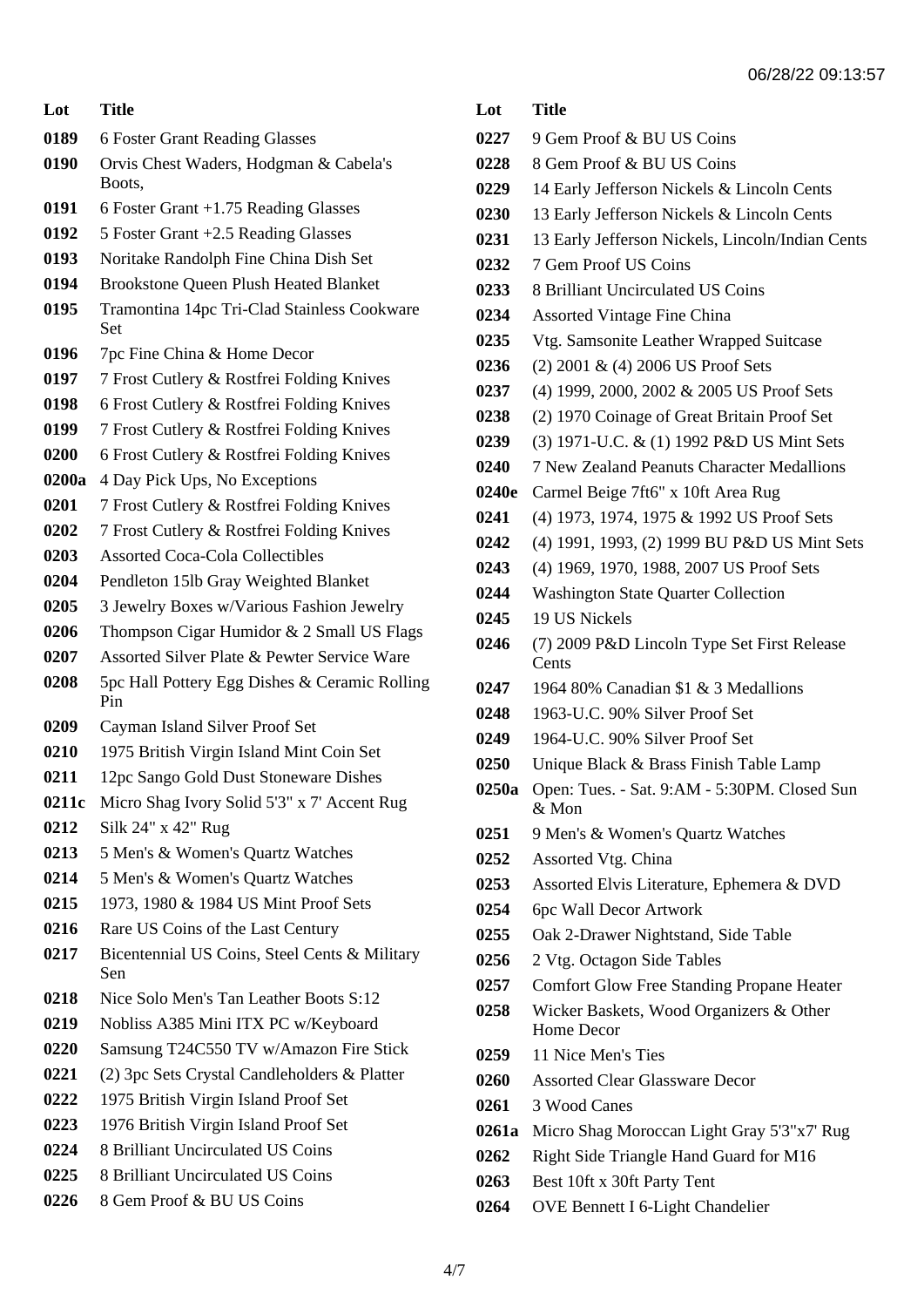| Lot   | <b>Title</b>                                         |  |
|-------|------------------------------------------------------|--|
| 0265  | 2 Aluminum Frame Hiking Pack Frames                  |  |
| 0266  | <b>Assorted Clear Glassware</b>                      |  |
| 0267  | <b>Assorted Clear Glassware</b>                      |  |
| 0268  | Vtg. Needlepoint Wood Stool                          |  |
| 0269  | Nice Brass Finish Dual Stained Glass Shade<br>Lamp   |  |
| 0270  | 2 Fur Russian Ushanka's & 4 Other Ladies Hats        |  |
| 0271  | 7 Vintage Snake Oil & Other Bottles                  |  |
| 0272  | Handcrafted Francesca Fine China Dish Set            |  |
| 0273  | Assorted Vtg. Kitchen Items                          |  |
| 0274  | Vintage Collectible Glass Coca-Cola Bottles          |  |
| 0275  | <b>Assorted Vintage Fine China</b>                   |  |
| 0276  | 19 Vtg. Dallas Ware Confetti Plastic Lunch<br>Tray's |  |
| 0277  | 5 Pottery Mixing Bowls                               |  |
| 0278  | <b>Assorted Home Decor</b>                           |  |
| 0279  | 3-Tier Chrome Finish Carousel Shoe Rack              |  |
| 0280  | Plasma & Lava Lamps                                  |  |
| 0281  | MCM 18" Sphere Hanging Lamp - Works                  |  |
| 0282  | 2 Tamiya 1/350th Scale Battleship Models             |  |
| 0283  | Fashion Jewelry Necklaces, Bracelets w/Stands        |  |
| 0284  | 50ct Various 33RPM Record Albums                     |  |
| 0285  | 50ct Various 33RPM Record Albums                     |  |
| 0286  | Vtg. Yashica Mat-124-G Camera                        |  |
| 0287  | Charles Houston & Haeger MCM Bowl & Pot              |  |
| 0288  | 50ct Various 33RPM Record Albums                     |  |
| 0289  | Uranium Glassware Candlesticks, S&P Shakers          |  |
| 0290  | 4pc Vtg. Glassware & Unique Lamp                     |  |
| 0291  | 50ct Various 33RPM Record Albums                     |  |
| 0292  | 50ct Various 33RPM Record Albums                     |  |
| 0293  | Chicago Elec. 12" Sliding Compound Miter Saw         |  |
| 0294  | Solid Sterling Cream & Sugar Set                     |  |
| 0295  | 2 Sterling Silver Brooches w/Jade Stone Setting      |  |
| 0296  | 50ct Various 33RPM Record Albums                     |  |
| 0297  | Sterling Mirror & Weighted Sterling<br>Candleholder  |  |
| 0298  | 50ct Various 33RPM Record Albums                     |  |
| 0299  | Cutco Ka-Bar Tactical Knife & Buck Folding<br>Knife  |  |
| 0300  | 50ct Various 33RPM Record Albums                     |  |
| 0300a | Preview Tues-Sat, 9:AM-5:30PM                        |  |
| 0301  | Cycle Ops Bicycle Trainer w/Front End Stand          |  |
| 0302  | <b>Balance of Estate</b>                             |  |
| 0303  | Fender Frontman 25R Equipment Amplifier              |  |

| Lot | <b>Title</b> |
|-----|--------------|
|     |              |

- 3 Vtg. Clocks, 1 w/Barometer, Thermometer
- Elaborate Oriental Cork Art w/Display
- Elaborate Oriental Cork Art w/Display
- Assorted Sports & Other Cards
- 6lb 10.8oz Various US Pennies
- Marvel DC & Other Comic Book Trading Cards
- 4 Art Glass Vases
- Holmes Workwear 2pc Rain Suit Set S:M
- Sunforce Solar Motion Activated Security Camera
- 2 Feit LED RGB Smart Wi-Fi Light Bulbs
- 2 Feit LED RGB Smart Wi-Fi Light Bulbs
- Sony TC-W255 Dual Cassette Deck
- 20pk Federal 7.62x51mm 149gr FMJ Ammunition
- 37ct American Eagle .22 LR 38gr HP Ammunition
- Anolon Wooden Handle Cutlery Set
- Assorted Ultraverse Trading Cards
- MCM Teak Board & Candelabra
- Nice Teak Tambour Desk Top Organizer
- Vtg, Sterling & 12K Gold Ring & Silver **Necklace**
- 950 Silver Weighted Candelabra
- Handcrafted Footed Silver Dish
- 9 Various Watches & Watch Pieces
- iRig Acoustic Microphone
- Ornate Golden Candelabra, Clock & Onyx Trinket Box
- Seattle Seahawks Dart Board w/Cabinet
- 4pc Vtg. Original? Lithograph Artwork
- Antique Hamilton 14k Gold Pocket Watch
- 5pc Art Glassware Dishes
- TMK-2&3 Hummels & Porcelain Victorian Figures
- 11 Gold & Black Decorated Tumbler Glasses
- 7 Pottery Bowls
- 8 Vintage Porcelain Dolls
- Twin 3" Gel Memory Foam & Springs Mattress Topper
- Cast Iron, Bronze Bookends, Ashtray, Coin Bank
- Ornate Carved Camphor Wood Jewelry box w/Jewelry
- 3 Victorian Porcelain Figures, Candleholder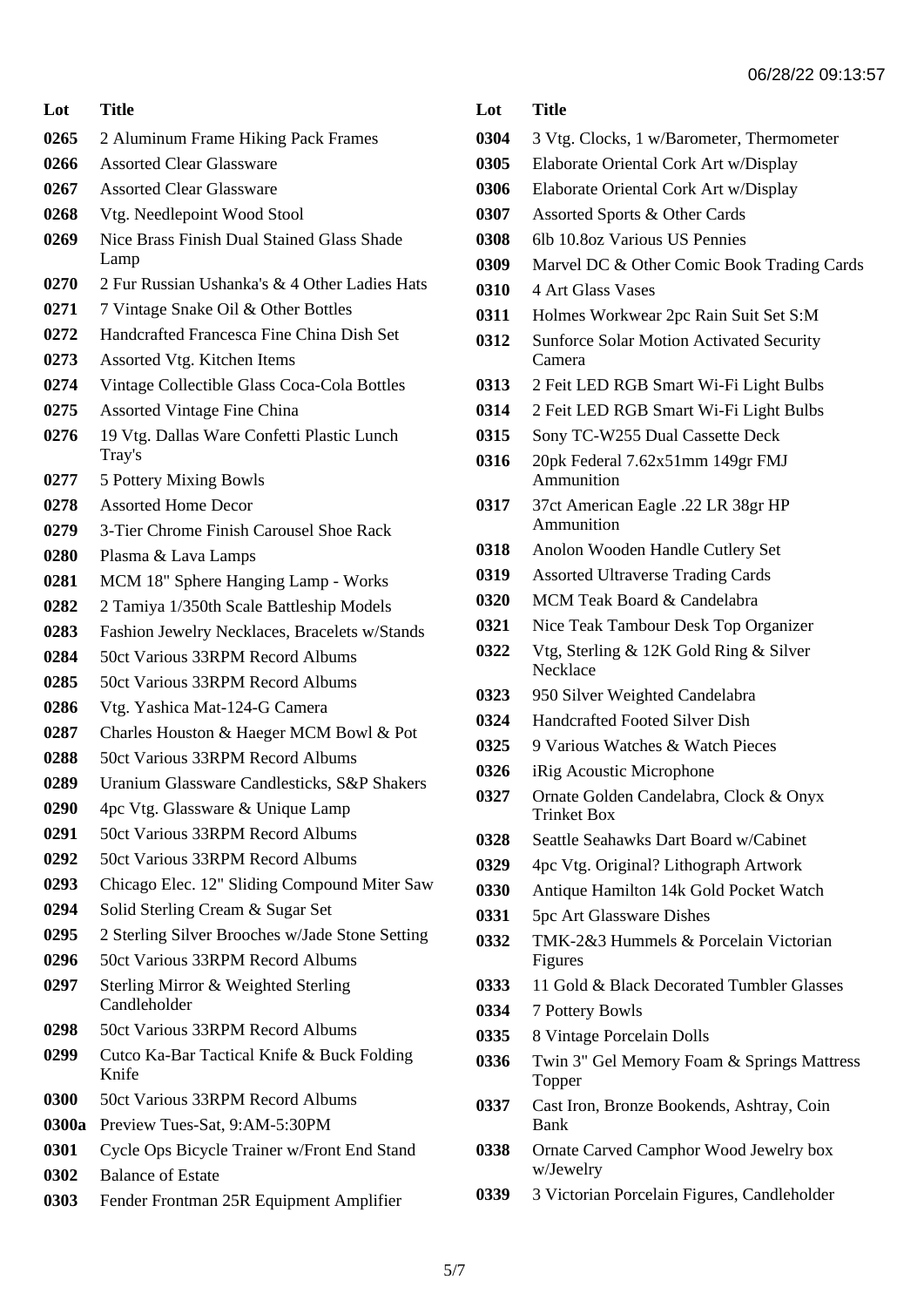#### **Lot Title**

- **0340** Vtg. Sports Equipment & Autographed Baseballs
- **0341** Native Wool Runner, Scrap of Wool
- **0342** 4 Glazed Pottery Mixing Bowls
- **0343** 30ct Matchbox Diecast Cars
- **0344** 6pc Vtg. Jade Green Glassware
- **0345** 2pc Carved Wood Wall Decor
- **0346** 4 Vtg. Porcelain Dolls
- **0347** Genuine Coyote Hide
- **0348** 8 Totes w/7 Lids
- **0349** MoJack Lawn Mower Lift
- **0350** Weed Eater Feather Lite FX26SC String Trimmer
- **0350a** Open: Tues. Sat. 9:AM 5:30PM. Closed Sun & Mon
- **0351** Chicago Elec. Flux Welder
- **0352** Evinrude Fast Twin 15 Outboard Motor
- **0353** Nice Teak Coffee Table
- **0354** Pair of Vintage Oak Stools
- **0355** CSPS Rolling 10-Drawer Workbench Tool Chest
- **0356** Balance of Estate 2 Totes of Various Household
- **0357** Balance of Unclaimed Forfeit Items
- **0358** Sailboat Mast Cross Beam
- **0359** Balance of Salvaged Damaged Merchandise

<strong style="font-size: 10pt;">Payment Methods: <strong style="color: #ff0000; font-size: 10pt;">Credit Cards on file will be run after the close of the auction. **Buyer's**<strong style="color: #ff0000; font-size: 10pt;"> Premium: 20%

A \$5.00 credit card authorization will be processed when submitting your first bid at this auction. The \$5.00 is simply a pending hold on your card and is held by the credit card company for varying lengths but typically 24-72 hours. This \$5.00 authorization is not actually charged to your card and if you are the winning bidder that payment will be a completely separate transaction. If you do not win any bids there will be no charges against your account.

UNPAID INVOICES WILL RESULT IN BLACKLISTING!!!

<strong style="font-size: 10pt;">Shipping: **Shipping of smaller items may be available. Items will be shipped at cost to the buyer. Please contact us after the auction if you want your items shipped, unable to calculate shipping costs until we know what you have purchased, handling, packaging, weight etc.** 

**Removal: Please check in at main building first when picking up your items. Pick up times for this auction are Fri. 06/24, Sat. 06/25, Tues. 06/28, Wed. 06/29, 9AM-5:30PM. Closed: Sundays & Mondays. All items will be brought to you at the door. All items must be removed no later than 5:30 pm (PT) on Wed. 06/29. All items that are not picked up during allotted pick-up period will be forfeited!!!**